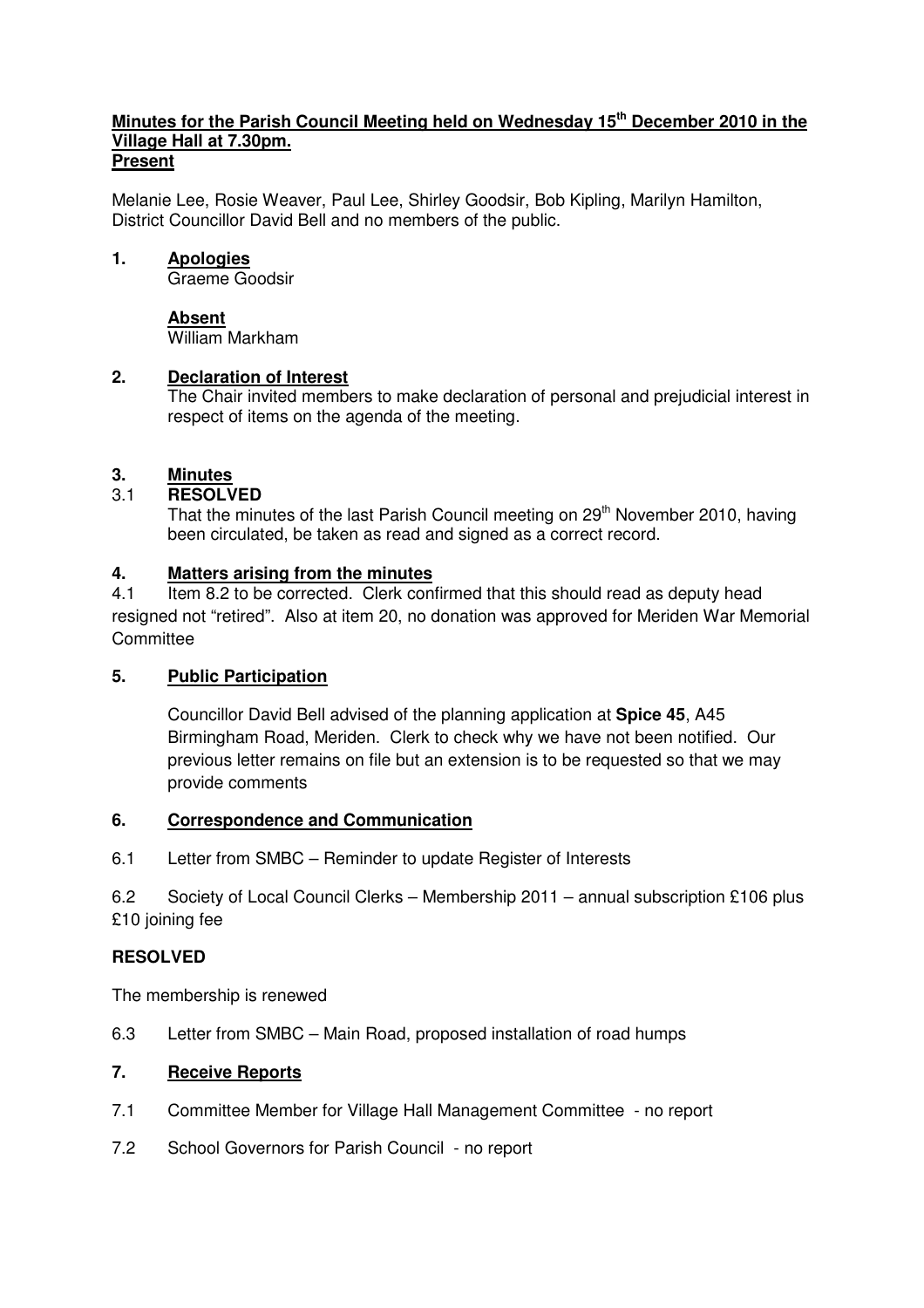- 7.3 Committee Member for War Memorial member not present
- 7.4 Pool dealt with later on agenda
- 7.5 Allotment Representative Clerk advised that one plot is due to become vacant. Clerk to put details on Notice boards
- 7.6 Footpaths/Forum no report
- 7.7 Meriden Sands Working Group no report
- 7.8 Conservation Committee RW did not attend last meeting due to illness but e-mailed comments relating to Meriden
- 7.9 Local Strategic Partnership no meeting
- 7.10 Police Rural Assembly no report
- 7.11 Solihull Area Committee next meeting February
- 7.12 Tree Wardens no report

7.13 Parish Plan – Comments received from Action Group regarding Emerging Core **Strategy** 

- 7.14 Community Surgery Clerk attended with police and neighbourhood co-ordinator, one resident attended raising concern over parking
- 7.15 Joint Councillor Surgery –no surgery
- 7.16 Community Speed Watch no report
- 7.17 Fusion Football Sessions Wednesday evenings Due to weather RW has spoken to Paul Jayes regarding the possibility of children meeting at the scout hut when it is not possible to play outdoors
- 7.18 Paul Jayes Football Academy Meriden Rovers Saturday Mornings logo being chosen

#### **8. Village Matters**

8.1 **Community Centre – Alspath Road –** Nothing further to report. Matter has now been satisfactorily dealt with. Police will continue monitoring.

8.2 **Pool –** Meeting with Bruce Brant and drainage engineers took place with the Clerk on Tuesday 30 November – Clerk to prepare a report

8.3 **Parking on The Green** – Inspected bollards – Have advised Bruce Brant that we are not happy with them.

8.4 **Maxstoke Lane/Hampton Lane development – Update –** Advisory Group meeting held on  $7<sup>th</sup>$  December – RW provided an update. Next meeting in March 2011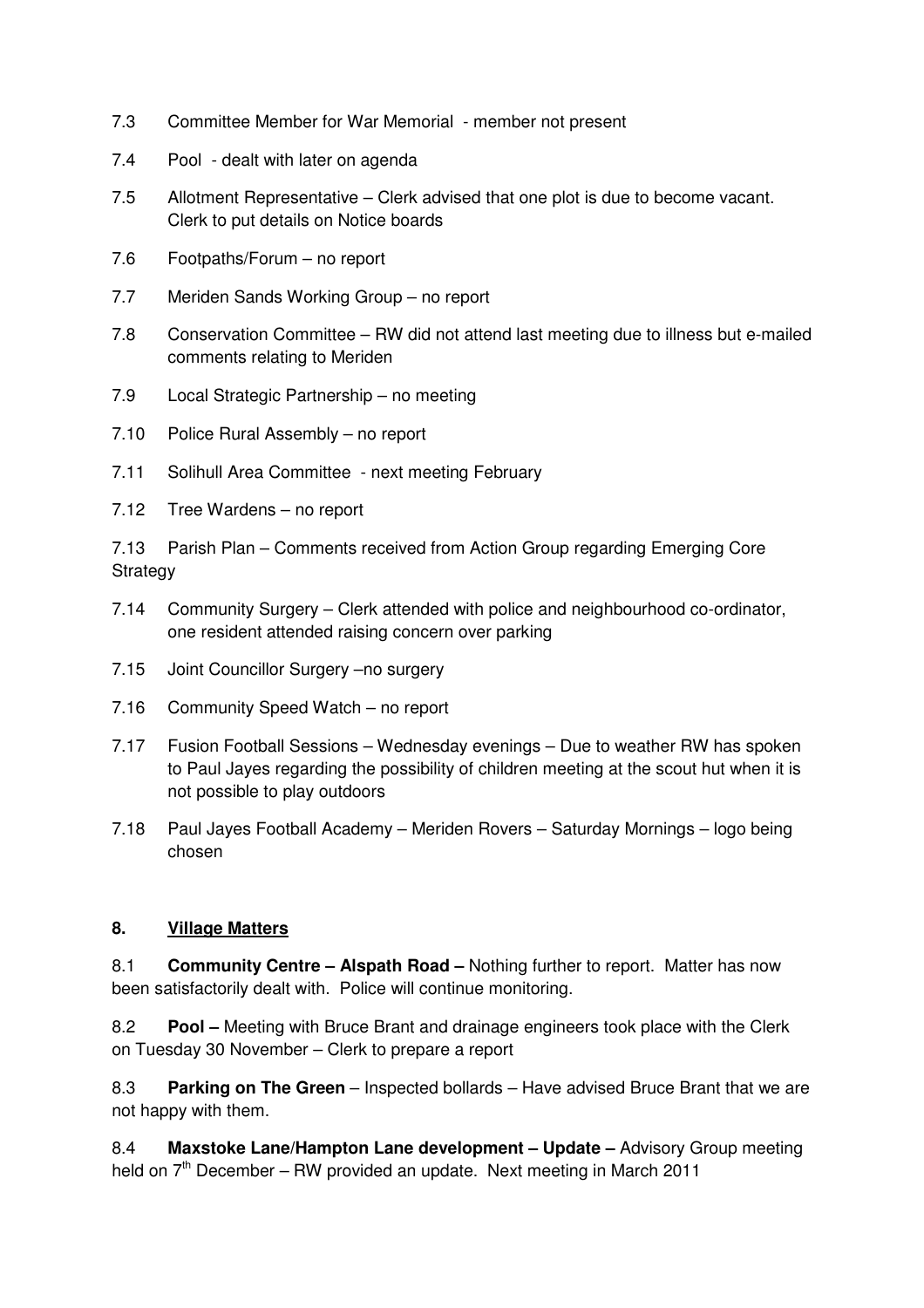8.5 **Road Hump and new zebra crossing in Meriden** –Report to Cabinet on 9<sup>th</sup> December 2010 – ML read e-mail from Chris Morton. Clerk to ask English Heritage what we can do to protect the Green.

It was also agreed that ML would respond to SMBC advising that the proposal is not acceptable and we shall contact them once we have consulted with English Heritage.

ML also read out a statement from the MPPAG regarding beneficial changes to the parking restrictions. Concern was raised regarding current parking around the Green. Clerk to write to owners of properties and businesses to ask that parking restrictions are adhered to.

8.6 **Eaves Green Lane** – Update – Public Inquiry 22<sup>nd</sup> March – Nothing further has happened.

8.7 **Public Conveniences –** Decision as to next step to be taken. SMBC agree to pay half the costs of demolition. Clerk to obtain a quote from Scouts for storage of the road closure equipment at the Scout Hut. RW proposed that the public conveniences are demolished. PL seconded

## **RESOLVED**

The public conveniences are demolished. Clerk to check the legal position and that all quotes are using the same specification.

8.8 **Roundabout** – planting update – e-mail received from Lorna Teager  $8<sup>th</sup>$  Dec – SMBC will proceed with planting as drainage works are not due to start until Spring.

8.9 **Emerging Core Strategy –** Submission to be made by 4<sup>th</sup> January 2011. It was noted that the Meriden Gap should be saved.

# **RESOLVED**

RW will submit response to SMBC. Councillors to submit individual comments to RW

8.10 **Standards Committee – Self Assessment and Publishing Costs Consultations –** Discussed Parish Council's response to consultations

## **RESOLVED**

MPC agree to self assessment and publishing of costs

8.11 **Alcohol Free Zones –** Consultation and survey to be completed by Councillors

8.12 **Meriden Heath Painting –** Packington Estates have contacted to see when this will be collected. BK advised that the Heart of England Social Club would be able to house the painting temporarily.

## **RESOLVED**

Clerk to arrange the transfer of the painting to Heart of England Social Club.

8.13 **Clerk – Joining Pension Scheme –** Need to formally resolve to allow joining scheme

## **RESOLVED**

The Clerk shall join the pension scheme